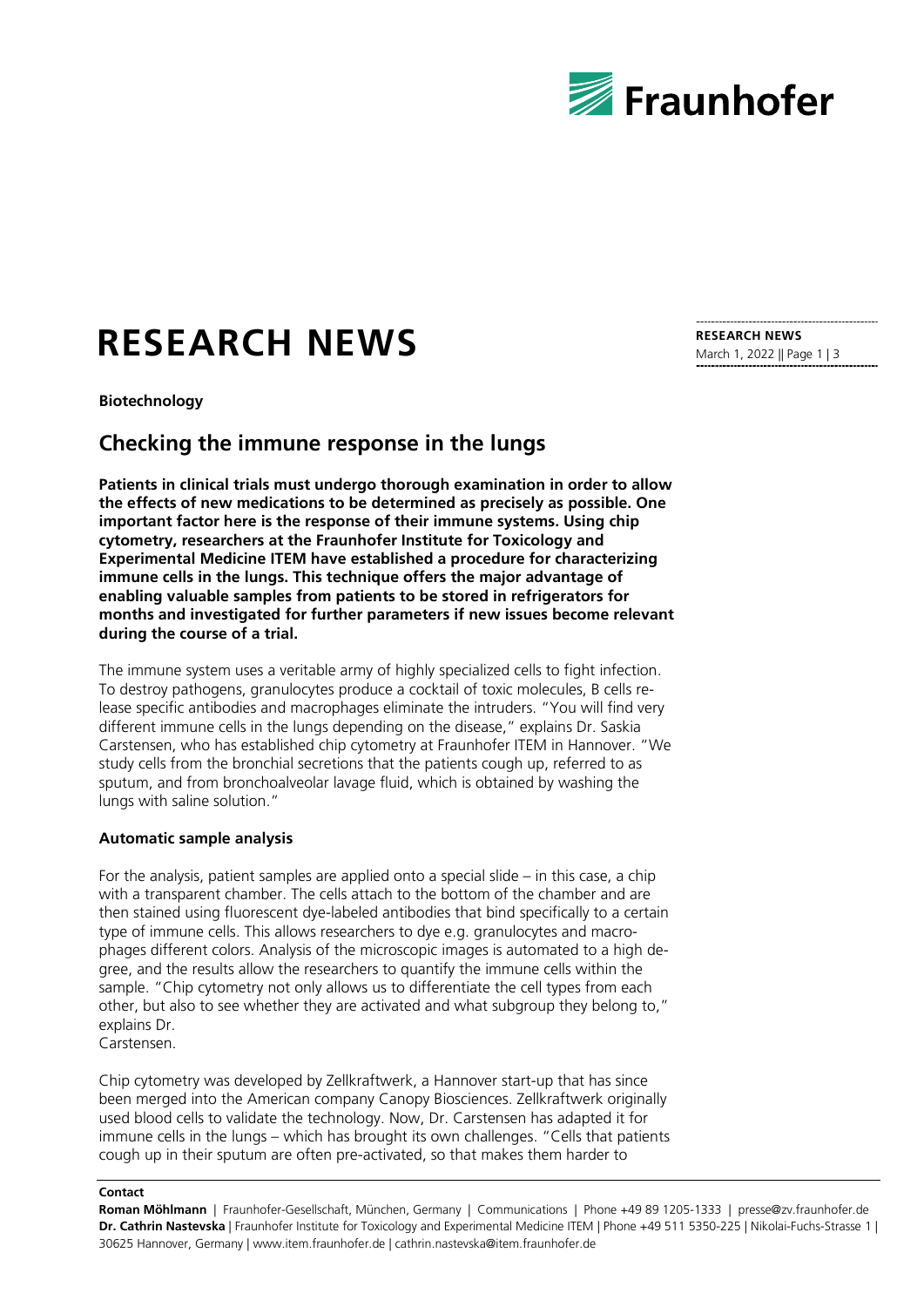

process than blood cells," she says. The macrophages found in the lungs are also hard to analyze, because they are much bigger than blood cells.

# **Inflammation can now be quantified**

During a pilot project, Dr. Carstensen's team were able to show that chip cytometry can be adapted to immune cells found in the lungs. In the project, the researchers triggered inflammation in healthy test subjects by having them inhale an irritant that mimics special components of the membrane surface of bacteria. Then they examined the subjects' sputum and bronchoalveolar lavage fluid and used chip cytometry to track the lungs' immune response. The team discovered elevated numbers of neutrophil granulocytes and monocytes in particular – i.e. the cells that differentiate into macrophages in the lungs. "We have demonstrated that we can detect inflammation and quantify it," explains the biochemist.

## **Superior to the traditional methods**

The project also highlighted the advantages that chip cytometry offers when compared to traditional cell characterization methods. Unlike a differential cell count, whereby the different cell types are counted manually under a microscope, chip cytometry conducts the analysis automatically. The new tool also has the edge on another standard method, flow cytometry, where samples are discarded after the analyses. In contrast, the cytometry chips can be stored in refrigerators and used for further analyses and staining processes.

One particularly intense research focus for the Fraunhofer team is determining the effectiveness of investigational new drugs for combating chronic obstructive pulmonary disease (COPD). Patients with this progressive syndrome suffer from coughing, expectoration and increasing shortness of breath – and there is no causal treatment. In addition to affecting around 6.8 million people in Germany, COPD is now the third most common cause of death worldwide. "Among other things, we act as a central lab for multicenter clinical trials and store the samples in a biobank. Our technology is extremely well-suited to monitoring the effects of medications for treating COPD during clinical trials," Dr. Carstensen points out.

**RESEARCH NEWS** March 1, 2022 || Page 2 | 3